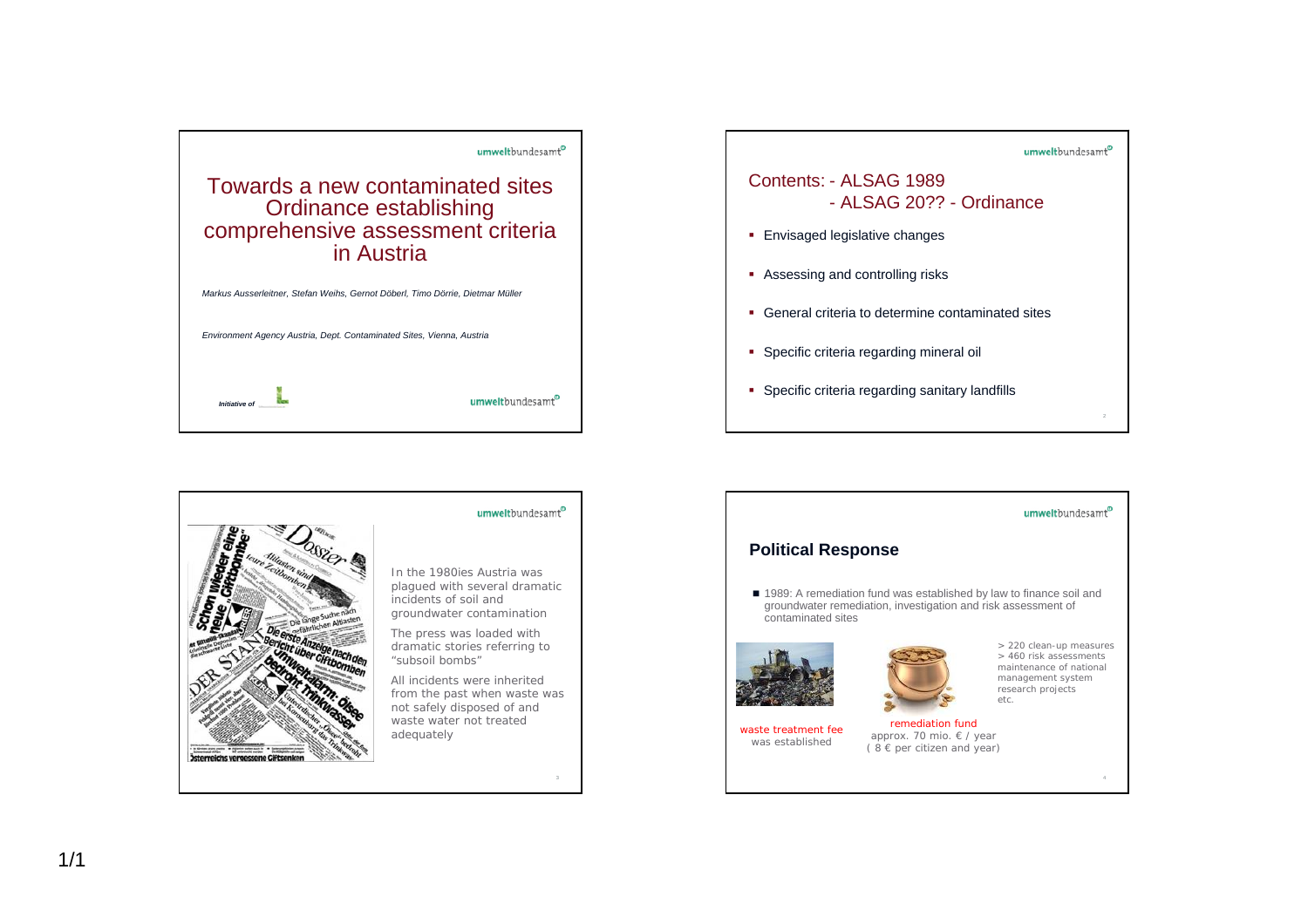

## umweltbundesamt<sup>o</sup> Assessing and controlling risks Knowledge about intensity and extent of contamination Migration of gaseous and liquid pollutants (migration of landfill gas or substances in the groundwater) Impacts of pollutants on soil or surface water Issues regarding land-use; e.g. risks originating from flammable or suffocating gases, potential impact of contaminants for human health, increased mobilisation of contaminants

Risks for human uptake of contaminants (to inhale, drink or eat but also to get in dermal contact with)



## umweltbundesamt<sup>o</sup>

## General criteria to determine contaminated sites - 1

Site classification (after investigation)

Not or only minor contaminated

Contaminated ("more than minor contaminated" subsurface or amount of landfilled waste)

Seriously contaminated (remedial actions – or at least monitoring – needed)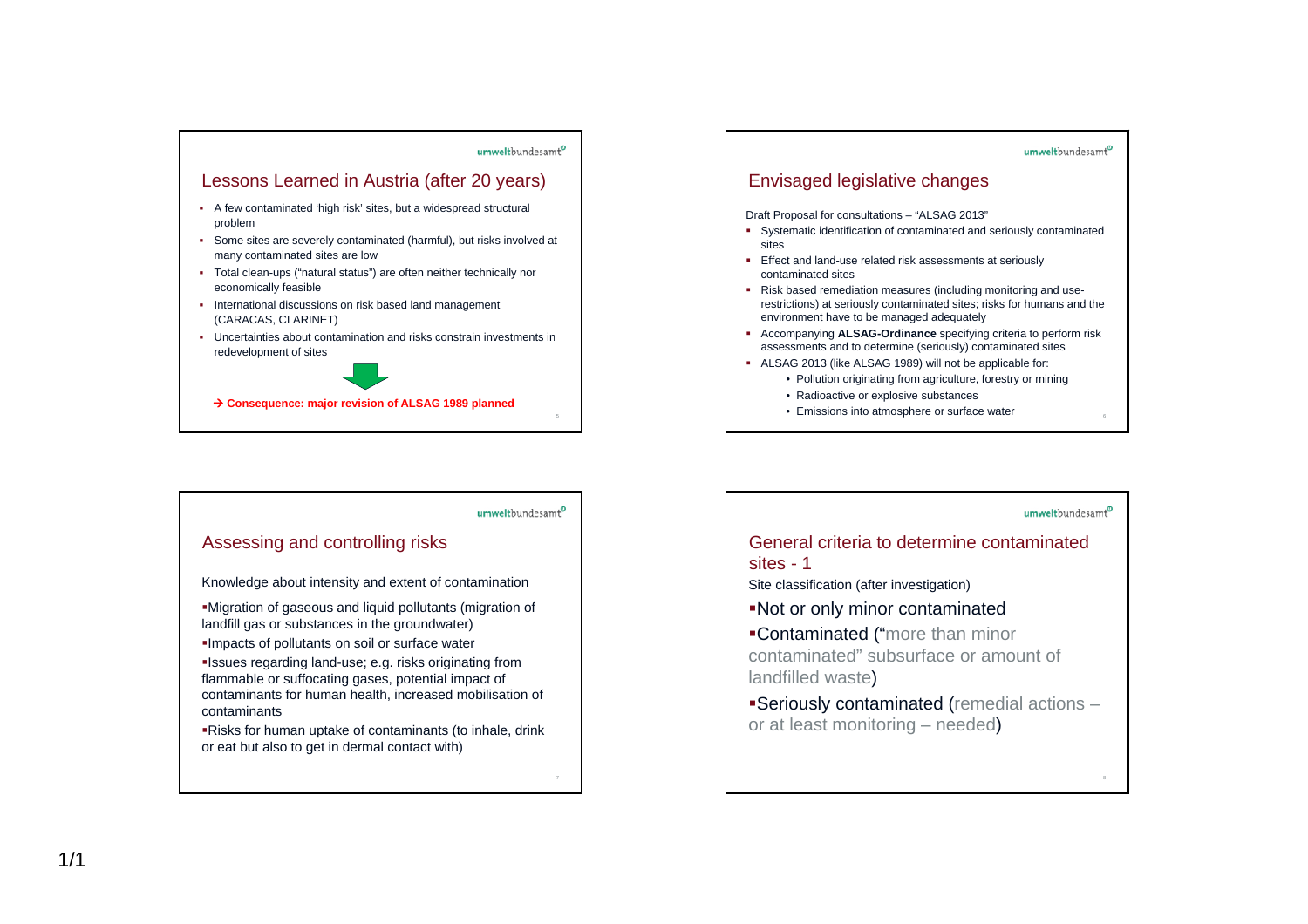

| Specific criteria regarding mineral oil            |                  |                                  |                     |             |
|----------------------------------------------------|------------------|----------------------------------|---------------------|-------------|
| Criteria for contaminated sites                    | <b>Intensity</b> |                                  | <b>Extent</b>       |             |
| contaminated                                       | Concentration    | Concentration                    | Soil Volume         |             |
| sites                                              | Soil<br>[mg/kg]  | Soil Gas<br>[mg/m <sup>3</sup> ] | $\lceil m^3 \rceil$ | <b>NAPL</b> |
| <b>Hydrocarbon Oil Index</b><br>(GC)               | $100 - 500a$     |                                  | 200                 | existing    |
| <b>Hydrocarbons</b><br>$(C5$ to $C10$ <sup>d</sup> |                  | 50 <sup>c</sup>                  | 200                 | existing    |
| <b>BTEX</b>                                        | 6 <sup>b</sup>   | 10 <sup>c</sup>                  | 200                 | existing    |
| <b>Benzene</b>                                     | 1 <sub>b</sub>   | 5c                               | 200                 | existing    |



| umweltbundesamt<br>Specific criteria regarding mineral oil<br>Criteria for seriously contaminated sites |                                  |                                                    |                               |                                    |                                                    |  |  |
|---------------------------------------------------------------------------------------------------------|----------------------------------|----------------------------------------------------|-------------------------------|------------------------------------|----------------------------------------------------|--|--|
| seriously                                                                                               | <b>Intensity</b>                 |                                                    |                               | <b>Extent</b>                      | <b>Site specific</b>                               |  |  |
| contaminated<br>sites                                                                                   | Concentration<br>Soil<br>[mg/kg] | Conc.<br>Soil Gas<br>$\left[\frac{mq}{m^3}\right]$ | Volume<br>$\lceil m^3 \rceil$ | <b>NAPL</b><br>$\lceil m^2 \rceil$ | Mass flow in<br>groundwater<br>$\lceil q/d \rceil$ |  |  |
| <b>Hydrocarbon Oil</b><br>Index (GC)                                                                    | $500 - 2.000a$                   |                                                    | 5.000                         | 500                                | 50                                                 |  |  |
| <b>Hydrocarbons</b><br>$(C5$ to $C10$ <sup>d</sup>                                                      |                                  | 100 <sup>c</sup>                                   | 5.000                         | 500                                |                                                    |  |  |
| <b>BTEX</b>                                                                                             | 25 <sup>b</sup>                  | 50 <sup>c</sup>                                    | 5.000                         | 500                                | 25                                                 |  |  |

5<sup>b</sup> 10c 5.000 500 0,5

**BTEX**

**Benzene**